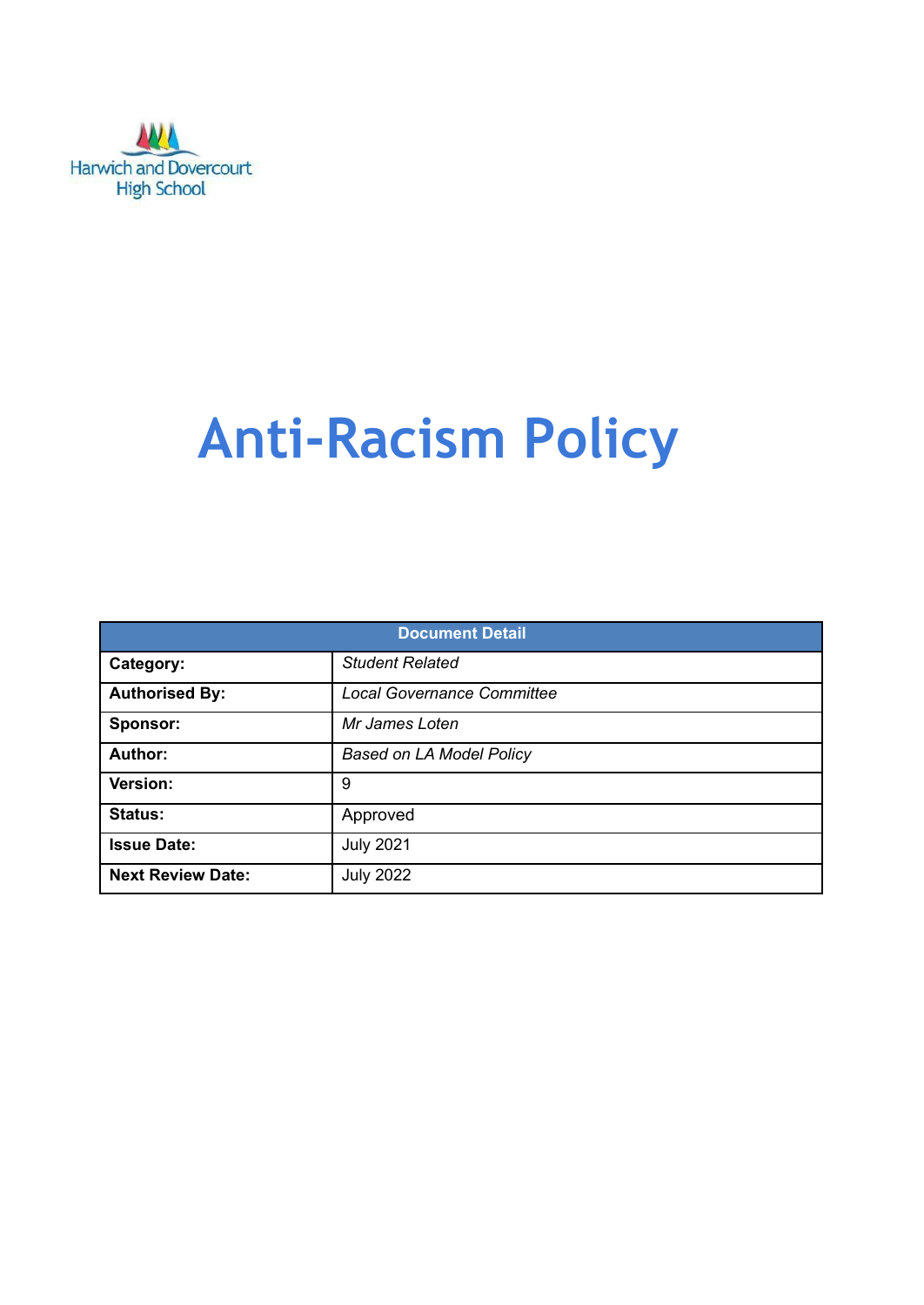#### **Ownership and Control**

#### **History**

| Version        | <b>Author</b> | <b>Dated</b>     | <b>Status</b> | <b>Details</b>                                                                        |
|----------------|---------------|------------------|---------------|---------------------------------------------------------------------------------------|
|                | Fe            | 18.1.2012        | Approved      | Reviewed and approved at Student &<br><b>Community Committee meeting</b><br>18.1.2012 |
| $\overline{2}$ | Fe            | 26.06.13         | Approved      | Reviewed and approved by Student<br>and Curriculum Committee 26 June<br>2013          |
| 3              | Fe            | June 2015        | Approved      | Approved by the Student and<br><b>Curriculum Committee</b><br>17 June 2015            |
| $\overline{4}$ | Kd            | <b>July 2016</b> | Approved      | Approved by the Student and<br><b>Curriculum Committee</b><br>7 July 2016             |
| 5              | Kd            | <b>July 2017</b> | Approved      | Approved by the Local Governing<br>Board 12 July 2017                                 |
| 6              | Lo            | <b>July 2018</b> | Approved      | Approved by LGB 4th July 2018                                                         |
| $\overline{7}$ | JLo           | <b>June 2019</b> | Approved      | Approved by LGB 13 June 2019                                                          |
| 8              | JLo           | <b>July 2020</b> | Approved      | Approved by LGC 2 July 2020                                                           |
| 9              | JLo           | <b>July 2021</b> | Approved      | Approved by LGC 5th July 2021                                                         |

#### **Intended Audience**

| <b>Intended Audience</b> | Intended Method of Distribution |
|--------------------------|---------------------------------|
| All Staff                | <b>Shared Google Drive</b>      |
| Governors                | Intranet                        |

## **AMENDMENT TRACKER**

#### **Name of reviewer: James Loten**

#### **Date of review: July 2021**

#### **Summary of all changes being proposed in this policy review:**

Addition of new section: Legal framework and definition of racist bullying. Procedure amended to have reports via HDHS [Reporting](https://docs.google.com/forms/d/e/1FAIpQLSfi0jQ9UU3A1utjps6z7V2YsoKetGKLgR8NEhSChUWV-5I5ng/viewform) A Concern Form and/or HDHS [Behaviour](https://docs.google.com/forms/d/e/1FAIpQLScK1QEsNiDix1NasjtxO26aCFGiqjxCZ4QZwFn9-LXELBW8rA/viewform) Log [Form.](https://docs.google.com/forms/d/e/1FAIpQLScK1QEsNiDix1NasjtxO26aCFGiqjxCZ4QZwFn9-LXELBW8rA/viewform)

Appendix A removed and deleted.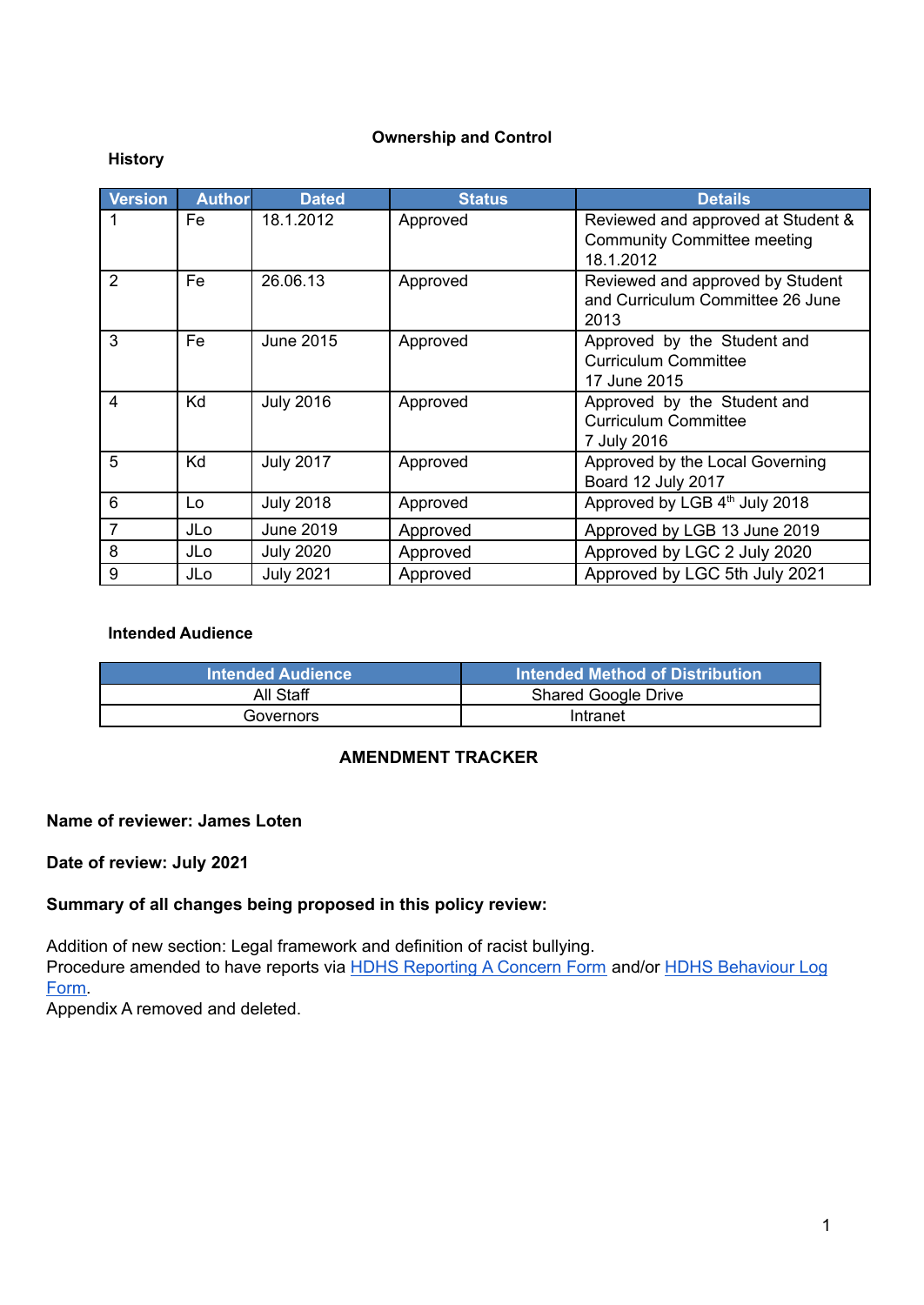# **Legal framework**

This policy has due regard to all relevant legislation and statutory guidance including, but not limited to, the following:

Education and Inspections Act 2006 Equality Act 2010 Protection from Harassment Act 1997 Malicious Communications Act 1988 Public Order Act 1986 Communications Act 2003 Human Rights Act 1998 Crime and Disorder Act 1998 Education Act 2011 DfE (2017) 'Preventing and tackling bullying' DfE (2018) 'Sexual violence and sexual harassment between children in schools and colleges' DfE (2018) 'Mental health and wellbeing provision in schools' DfE (2020) 'Keeping children safe in education (2020)' DfE (2020) 'Sharing nudes and semi-nudes: advice for education settings working with children and young people'

This policy operates in conjunction with the following school policies:

Behaviour for Learning Policy Anti- Bullying Policy Child Protection and Safeguarding Policy Social, Emotional and Mental Health (SEMH) Policy Searching, Screening and Confiscation Policy RSE and Health Education Policy Exclusion Policy

# **Definitions:**

**Racist bullying:** Bullying another person based on their ethnic background, religion or skin colour. Racist bullying is a criminal offence under the Crime and Disorder Act 1998 and Public Order Act 1986.

### **Definition of a racist incident (Stephen Lawrenson Inquiry Report):**

*"Any incident which is perceived to be racist by the victim or any other person."*